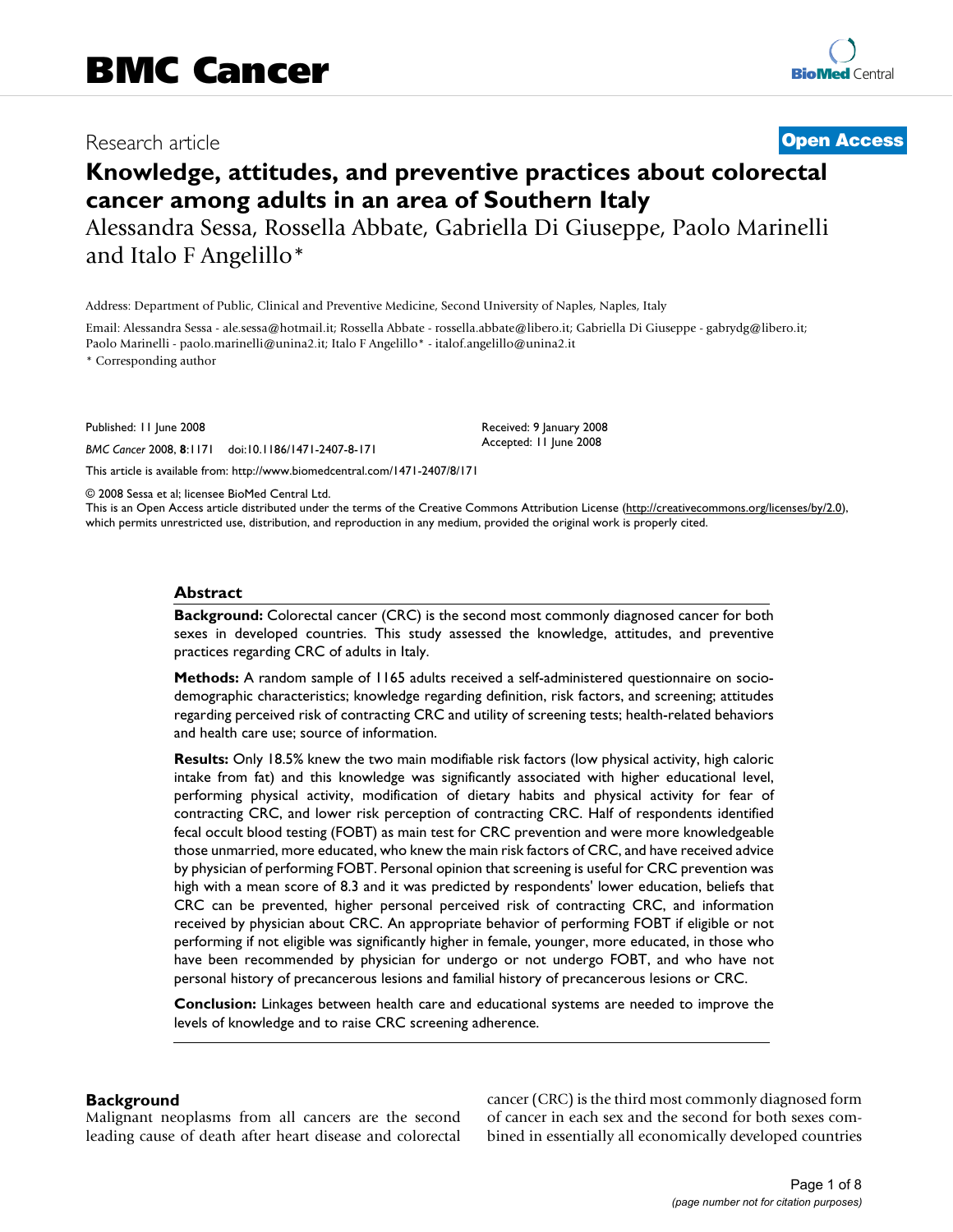[1]. At current rates, approximately 6% of individuals will develop CRC within their lifetime, and about half of them will die from this disease [2]. In the United States, it is estimated that 148,810 new cases of CRC will be diagnosed in the 2008 with 49,960 deaths [3], whereas in Italy in the period 2000–2003, there were 38,643 new cases [4] and, as regards mortality, in 2002 there were 29,734 deaths [5]. Due to the aging population and population growth, the expected numbers will increase in forthcoming years. Thus, prevention and early detection has immense public health importance. Indeed, the overwhelming evidence indicates that a vast majority of these cases and associated deaths could be reduced if diagnosed early enough and prevented by existing primary and secondary intervention. At least 70% of colon cancers may be preventable by focusing on modifiable risk factors and making moderate changes in diet and lifestyle [2] and secondary prevention is also critically important to prevent mortality. In the United States is recommended a fecal occult blood testing (FOBT) or lower endoscopy examination [3] and in Europe a FOBT [6]. In Italy, where a population based organized screening, in which all individuals in the target group are invited to take part, is under implementation, the majority of programs employ the FOBT [7,8].

A high participation level of the general population is essential for prevention programs to succeed. The key to achieving adequate compliance is informing the community through an educational campaign about the nature and extent of the disease, as well as preventive measures to be used. Relatively little is known regarding current knowledge [9], attitudes [9,10], and behaviors about CRC in the general population [10-19], and such understanding is imperative. Therefore, the goal of this study was to characterize the levels of knowledge, attitudes, and preventive practices about CRC among a sample of adults in an area of Southern Italy.

### **Methods**

A cross-sectional survey was conducted from November 2006 to March 2007. A random sample of 1165 parents of children attending three randomly selected public schools were recruited in the geographic area of the Campania region, in the South of Italy.

Before the study, permission and collaboration of the head of each school were obtained. A pilot study and pretest were carried out with a sample of 25 adults, similar to those included in the final study, in order to evaluate the comprehensibility of the wording of each question. Feedback was incorporated into the survey prior to the initial delivering. Data for the study were collected by selfadministered anonymous structured questionnaire. The questionnaires were delivered, in sealed envelope, to the children in each classroom by trained research assistants

and requested were made that the survey be completed by one parent only. Each family also received a letter containing information about the purpose and objectives of the study, that participation was strictly voluntary, that the data collected would not be used for anything except the research aim. Confidentiality of responses was assured, and an envelope to facilitate the return of the completed questionnaire was made available. A respondent's consent was taken into account while filling the questionnaire. The questionnaire was divided into five major parts for ease of administration [see Additional file 1]. The sociodemographic section focused on personal characteristics of respondents, such as age, sex, marital status, educational level, occupational position, whether they were living alone or not, weight, and height; self-rated health and their personal or familial history of CRC. Body Mass Index (BMI) was calculated from self-reported weight and height by dividing weight in kilograms by height in meters squared. The self-reported height and weight have been demonstrated to be reliable with test-retest analyses [20,21]. Self-rated health was assessed on a ten-point Likert-type scale, with responses ranging from 1 (poor) to 10 (excellent). Knowledge was explored by requesting parents to answer a number of questions including definition, risk factors, and screening tests of CRC. This section elicited responses in a variety of formats: open for the definition; "yes", "no", and "do not know" for the screening tests; and closed-end with categorical (yes or no) for the risk factors. In the attitude section, the participants were also asked whether or not him/her perceived themselves to be at risk for contracting CRC and their opinion about the utility of screening tests for its prevention. Beliefs were measured on a three-point Likert-type scale anchored by disagree and agree and statement about risk perception and utility of screening tests on a ten-point Likert-type scale, with responses ranging from 1 (not at all) to 10 (very much). Questions about health-related behaviors and health care use included whether or not respondents perform physical activities, have modified their dietary habits and/or physical activity for fear of contracting CRC, have received advice of performing FOBT, have participated in preventive activities about CRC, and have undergone a test. Finally, respondents were also asked about the source of information in close-ended questions with multiple answers possible.

The study was approved by the Ethics Committee.

#### *Statistical analysis*

All statistical analyses were conducted in two steps. First, bivariate analyses tested the associations between potential explanatory variables and each outcome of interest by using appropriate test statistic. Second, variables associated with each outcome of interest with a *p*-value  $\leq 0.25$ in bivariate analyses were entered into four separate mul-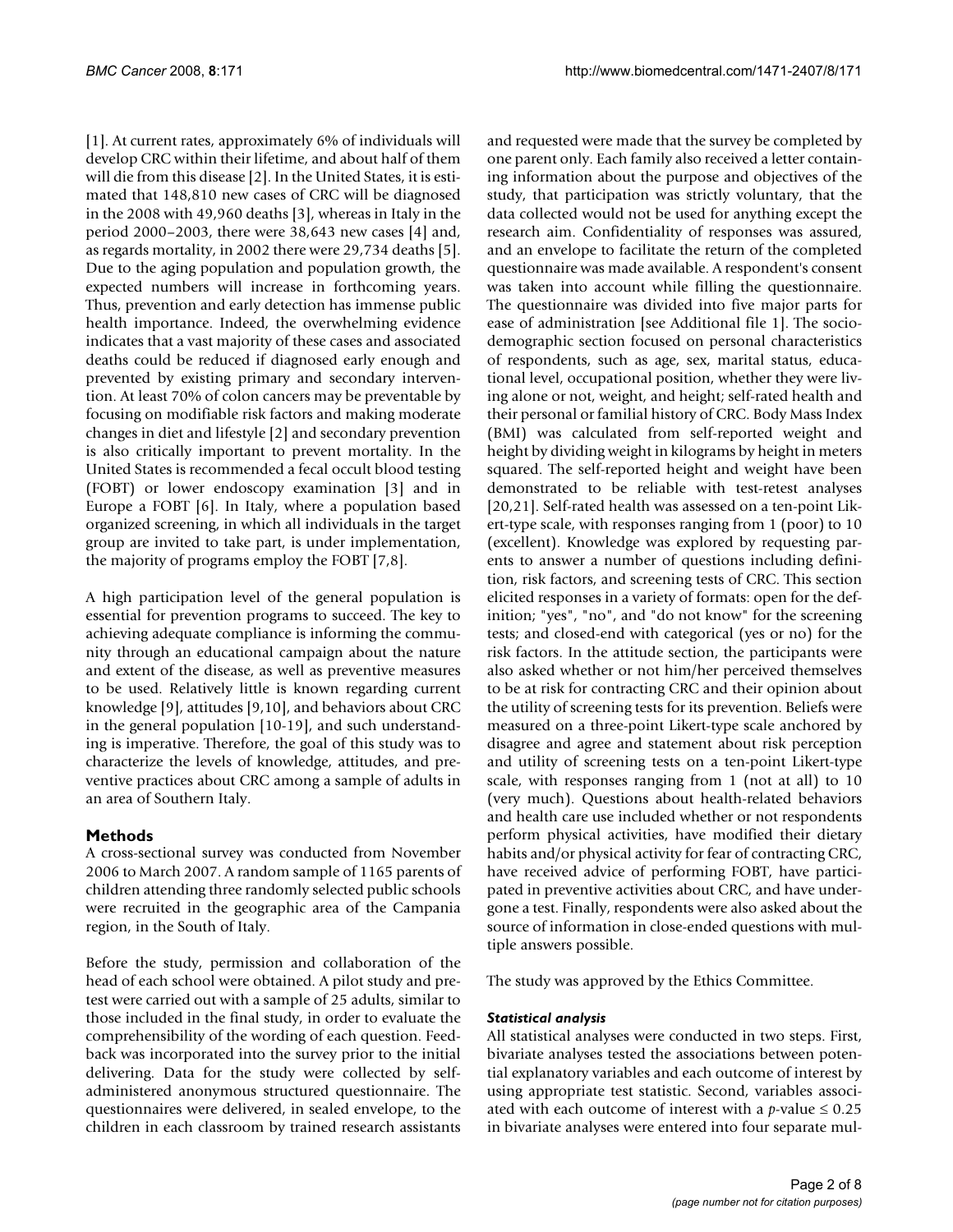tivariable logistic and linear regression models, using a stepwise technique, for each of the main following outcomes of interest: knowledge of the two main modifiable risk factors of CRC (low physical activity, high caloric intake from fat) (Model 1); knowledge of FOBT as main test for CRC prevention (Model 2); positive attitude towards the utility of screening tests for CRC prevention (Model 3); appropriate behavior in undergoing FOBT if eligible or not undergoing FOBT if not eligible (Model 4). In all models, the independent variables included were the following: gender (male =  $0$ , female =  $1$ ), age (continuous, in years), marital status (single/separated/divorced/ widowed =  $0$ , married = 1), number of other persons in the household (continuous), educational level (continuous, in years), occupational position (three categories: unemployed = 0, lower managerial, artisans, commercial  $= 1$ , high professional, managerial  $= 2$ ), perception of personal health status (continuous), belief that CRC can be prevented (no =  $0$ , yes = 1), participation in preventive activities about CRC ( $no = 0$ ,  $yes = 1$ ), physician as source of information about CRC (no =  $0$ , yes = 1), and need of additional information about CRC (no =  $0$ , yes = 1). The following variables were also included: modify the dietary habits for fear of contracting CRC (no =  $0$ , yes = 1), performing physical activity ( $no = 0$ ,  $yes = 1$ ), and modify the physical activity for fear of contracting CRC ( $no = 0$ ,  $yes =$ 1) in Model 1; knowledge of risk factors of CRC (low physical activity, high caloric intake from fat, polyps, familial history of precancerous lesions or of CRC) (no = 0, yes = 1), and advice received by a physician of performing FOBT ( $no = 0$ , yes = 1) in Model 2; knowledge of FOBT as main test for CRC prevention ( $no = 0$ , yes = 1) in Model 3; personal history of precancerous lesions and familial history of precancerous lesions or CRC (no =  $0$ , yes = 1) and recommendation by a physician for undergone or not undergone FOBT (no = 0, yes = 1) in Model 4; BMI (continuous) and knowledge of the definition of CRC (no  $= 0$ , yes = 1) in Models 1 and 2; personal perceived risk of contracting CRC (continuous) and personal or familial history of precancerous lesions or CRC (no =  $0$ , yes = 1) in Models 1–3; knowledge of the main unmodifiable risk factors of CRC (polyps, familial history of precancerous lesions or CRC) (no = 0, yes = 1) in Models 1 and 3; positive attitude towards the utility of tests for CRC prevention (continuous) in Models 2 and 4. The significance level for variables entering the logistic and linear regression models was set at 0.2 and for removing from the model at 0.4. Odds ratios (ORs) and 95% confidence intervals (CIs) were calculated with the use of logistic regression analyses. All of the tests for significance were two-sided and  $p$ -values  $\leq 0.05$  were considered statistically significant. All analyses were conducted using the Stata software program, version 8.1 [22].

#### **Results**

A total of 595 subjects returned the self-administered questionnaire with an overall response rate of 51%. The principal characteristics of the study group are shown in Table 1. The mean age of participants was 44 years, twothirds were females, one-third had a college degree, and 0.8% and 11.6% reported a personal or familial history of precancerous lesions or CRC, respectively.

Table 2 summarizes the data concerning the level of knowledge about CRC risk factors and prevention strategies in the study population. An overall evaluation of the answers revealed a poor level of knowledge, with most of the respondents giving wrong answers. In particular, less than one-third (30.1%) were able to give the definition of CRC and a wide range of responses were given regarding the factors believed as potentially CRC causing. Thus, 24% to 62.9% correctly identified that low physical activity and polyps were risk factors for CRC and 54.1% to 99.3% that bowel infections and fruit and vegetable intake should not be risk factors. Overall, only 18.5% knew that low physical activity and high caloric intake from fat were the two main modifiable risk factors. The results of the knowledge about the preventive measures showed that 51.8% correctly identified FOBT as main test for CRC prevention. Results of the multiple logistic regression analysis indicated that five variables were statistically and independently associated with the knowledge that low physical activity and high caloric intake from fat were the two main modifiable risk factors: higher educational level (OR = 1.08; 95% CI 1.03–1.15), performing physical activity (OR = 1.79; 95% CI 1.14–2.83), modification of dietary habits (OR =  $1.92$ ; 95% CI 1.07-3.46) and of physical activity for fear of contracting CRC (OR = 2.22; 95% CI 1.1–4.49), and lower risk perception of contracting CRC (OR = 0.91; 95% CI 0.83–0.99) (Model 1 in Table 3). The second outcome of interest was the knowledge of FOBT as main test for CRC prevention and respondents were more likely to have this knowledge if they were unmarried (OR = 0.47; 95% CI 0.23–0.95), more educated (OR = 1.08; 95% CI 1.03–1.13), knew the risk factors of CRC (OR = 1.87; 95% CI 1.04–3.38), and had received advice by a physician of performing FOBT (OR = 3.43; 95% CI 2.01–5.83) (Model 2 in Table 3).

With regard to the attitudes, 60.3% and 78.5% respectively responded that it is possible to prevent CRC and to treat the cancer in case of an early diagnosis. Participants were also asked to rate their perceived risk of contracting CRC and the mean score was 5.1, indicating low level of risk perception, with only 9.7% asserted a high degree of concern by answering "10". Personal opinion that screening is useful for CRC prevention was generally rated high with a mean score of 8.3 and 48.6% indicated a score of "10". Variables associated with the positive attitude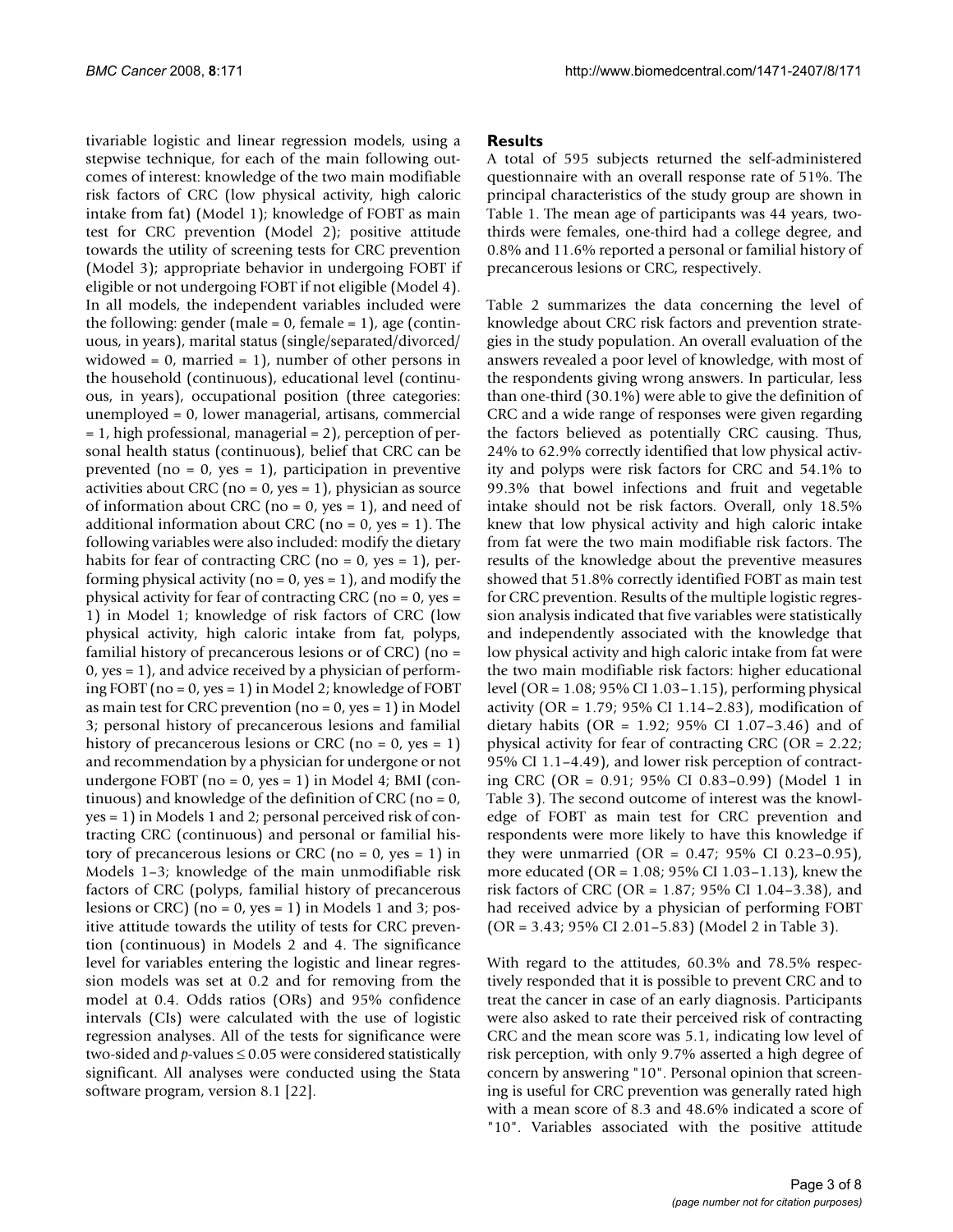|                                                               | n                                 | %              |
|---------------------------------------------------------------|-----------------------------------|----------------|
| Gender                                                        |                                   |                |
| Female                                                        | 396                               | 66.6           |
| Male                                                          | 199                               | 33.4           |
| Age (years)                                                   | 44.2 ± 5.8 $(31-67)$ <sup>*</sup> |                |
| <b>Marital status</b>                                         |                                   |                |
| Married                                                       | 556                               | 93.4           |
| Other                                                         | 39                                | 6.6            |
| Number of other persons in the household                      |                                   |                |
| $3$                                                           | 64                                | 10.8           |
| 3                                                             | 341                               | 57.3           |
| 4                                                             | 138                               | 23.2           |
| $\geq 5$                                                      | 52                                | 8.7            |
| Educational level (years)                                     | $14.2 \pm 4*$                     |                |
| $5 - 7$                                                       | 12                                | $\overline{2}$ |
| $8 - 12$                                                      | 124                               | 20.8           |
| $13 - 17$                                                     | 314                               | 52.8           |
| >17                                                           | 145                               | 24.4           |
| Occupational position                                         |                                   |                |
| Unemployed                                                    | 44                                | 24.2           |
| Lower managerial, artisans, commercial                        | 346                               | 58.2           |
| High professional, managerial                                 | 105                               | 17.6           |
| Perception of personal health status                          | $7.5 \pm 1.6$ (5-30)*             |                |
| Personal history of precancerous lesions                      |                                   |                |
| No                                                            | 590                               | 99.2           |
| Yes                                                           | 5                                 | 0.8            |
| Personal history of colorectal cancer                         |                                   |                |
| No                                                            | 594                               | 99.8           |
| Yes                                                           | <b>I</b>                          | 0.2            |
| Familial history of precancerous lesions or colorectal cancer |                                   |                |
| No                                                            | 526                               | 88.4           |
| Yes                                                           | 69                                | 11.6           |

#### **Table 1: Socio-demographic characteristics and selected information about the study population**

\*Mean ± Standard deviation (Range)

towards the utility of screening for CRC prevention at *p*value ≤ 0.25 at univariate level were entered into multivariable linear regression model. The most important variables that predicted this positive attitude were respondents' beliefs that CRC can be prevented and a high personal perceived risk of contracting CRC. Respondents with lower educational level and those who have received information about CRC from a physician were also significantly more likely to have this positive attitude (Model 3 in Table 3).

Of the survey respondents, 118 (19.9%) were eligible for performing FOBT according to the recommended Italian guidelines. With regard to participants' prior adherence to such recommendations, 72.7% reported having an appropriate behavior in undergoing FOBT if eligible or not undergoing FOBT if not eligible. Those younger  $(OR =$ 0.85; 95% CI 0.81–0.9), female (OR = 1.62; 95% CI 1.01– 2.62), more educated (OR = 1.07; 95% CI 1.01–1.13), with no personal history of precancerous lesions and familial history of precancerous lesions or CRC (OR = 0.29; 95% CI 0.15–0.54), and who had been recommended by a physician to undergone or not undergone FOBT (OR = 4.62; 95% CI 2.82–7.58) were more likely to have had an appropriate behavior (Model 4 in Table 3). Of those who did not undergo the test, 19.5% were eligible, but the main reasons were lack of proper counsel by physicians and also that they felt healthy.

In terms of information, 60% of the respondents recalled receiving information regarding CRC and the most common sources had been the media (40.8%) and the physicians (15.8%). Interestingly, 75% of the respondents indicated that they would like more information about CRC.

#### **Discussion**

This study sheds light on a group of adults in an area of Italy regarding the level of understanding community knowledge, attitudes, and preventive practices about CRC and it provides information for educators and policy makers that is necessary for guidance towards preventive campaigns. Previous research conducted in other countries exploring this topic typically focused on subjects aged fifty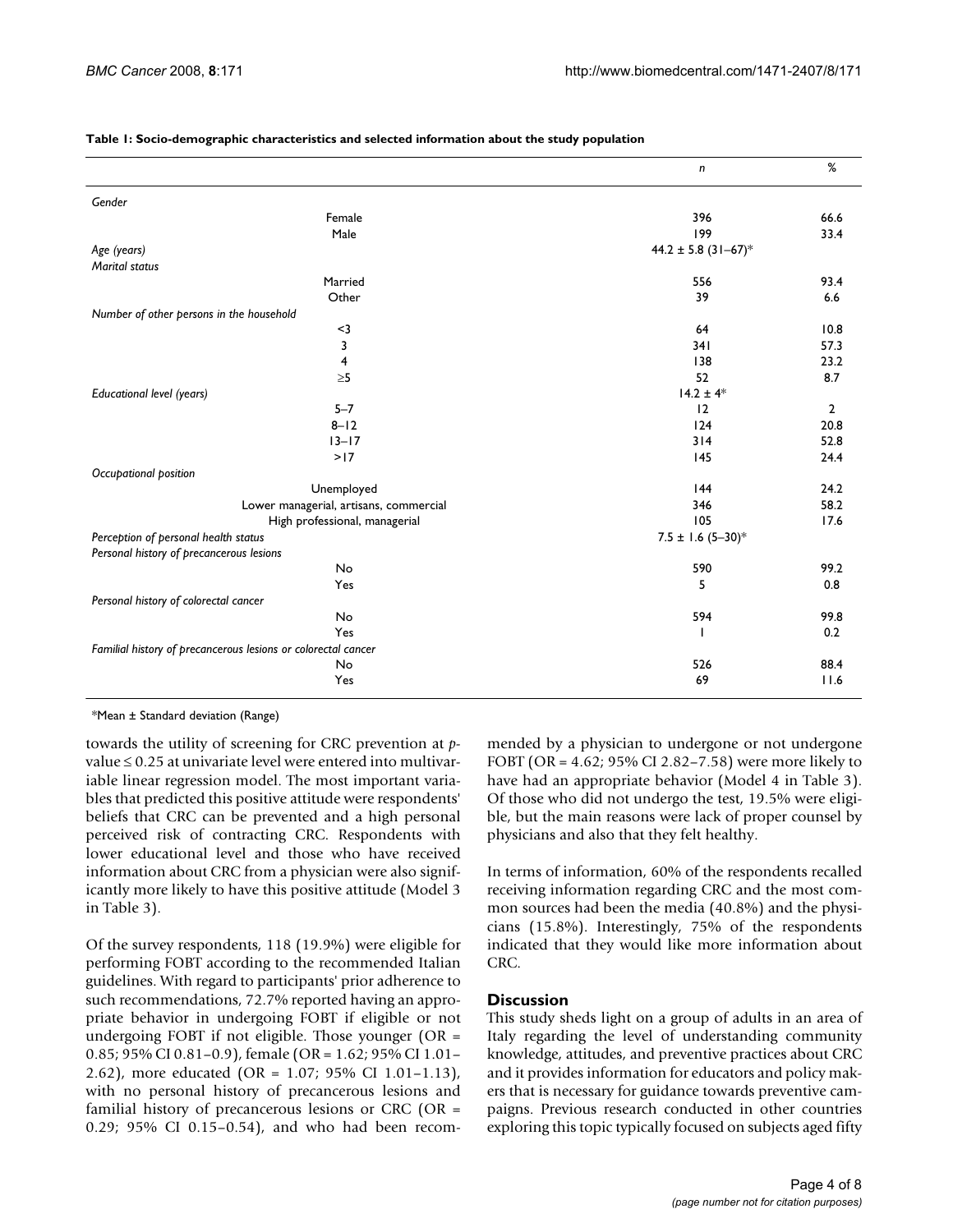**Table 2: Knowledge about colorectal cancer in the study population**

|                                       |     | <b>Correctly answered</b> |                 |      | Do not know |      |
|---------------------------------------|-----|---------------------------|-----------------|------|-------------|------|
|                                       | Yes | %                         | No              | %    | n           | %    |
| Definition                            | 179 | 30.1                      | 416             | 69.9 |             |      |
| <b>Risk factors</b>                   |     |                           |                 |      |             |      |
| Polyps                                | 374 | 62.9                      | 221             | 37.1 |             |      |
| Familial history of colorectal cancer | 321 | 53.9                      | 274             | 46.1 |             |      |
| High caloric intake from fat          | 279 | 46.9                      | 316             | 53.1 |             |      |
| Cigarette smoking                     | 160 | 26.9                      | 435             | 73.1 |             |      |
| Low physical activity                 | 143 | 24                        | 452             | 76   |             |      |
| No risk factors                       |     |                           |                 |      |             |      |
| Fruit and vegetables intake           | 591 | 99.3                      | 4               | 0.7  |             |      |
| Hypertension                          | 585 | 98.3                      | $\overline{10}$ | 1.7  |             |      |
| Oral contraceptives use               | 584 | 98.2                      | $\mathbf{H}$    | 1.8  |             |      |
| <b>Diabetes</b>                       | 570 | 95.8                      | 25              | 4.2  |             |      |
| <b>Bowel infections</b>               | 322 | 54.I                      | 273             | 45.9 |             |      |
| <b>Preventive measures</b>            |     |                           |                 |      |             |      |
| Colonoscopy                           | 373 | 62.7                      | 106             | 17.8 | 116         | 19.5 |
| Fecal occult blood testing            | 308 | 51.8                      | 161             | 27   | 126         | 21.2 |
| Double contrast barium enema          | 154 | 25.9                      | 289             | 48.6 | 152         | 25.5 |
| Sigmoidoscopy                         | 62  | 10.4                      | 360             | 60.5 | 173         | 29.1 |
| No preventive measures                |     |                           |                 |      |             |      |
| <b>Blood</b> test                     | 255 | 42.8                      | 226             | 38   | 114         | 19.2 |
| Ecography                             | 249 | 41.9                      | 222             | 37.3 | 124         | 20.8 |

years or older [9-19]. Our study differs in that we analyzed a younger population and the main reason for our sample selection was that we felt that special attention should be paid to them because we are confident that prior behaviors in targeting promotion and information may have important public health implications in order to further increase understanding of CRC and performing appropriate preventive practices.

In the current study, the results indicated a general lack of knowledge and there are some important gaps. In regard to the responses to individual items, it is of some concern that fewer than one-third of the subjects surveyed were able to define CRC, the percentages of those correctly answering the questions on risk factors ranged from 24% for low physical activity to 62.9% for polyps, while 51.8% correctly identified FOBT as main test for the prevention of CRC. Previous studies conducted in other countries suggest a similar low level of knowledge about preventive measures. Indeed, in the United States, in a group of 104 patients ≥ 50 years of age from medical clinics, 69.2% and 49%, respectively, identified colonoscopy and FOBT as the main screening tests for the prevention of CRC [15] and in a population-based study of 105 white males 50– 79 years of age, 75% had heard of colonoscopy [11]. Better awareness has been acknowledge in a group of 648 individuals aged 45–66 years in south-west England since 42.2% and 43.3% identified inactivity and smoking as risk factors, respectively [9]. Our findings that the respondents more educated, unmarried, with lower personal perceived risk of contracting CRC, and who had received advice by a physician were more likely to provide a correct response to the questions concerning modifiable risk factors and FOBT for CRC prevention suggest that information about CRC is not yet widely disseminated. The possible interpretation that those with lower personal perceived risk of contracting CRC were more likely to have a higher level of knowledge is that they are particularly motivated to acquire information at an early stage. Moreover, this is also supported by the association, although not statistically significant, with the participation in preventive activities and this emphasizes the crucial role of the physician in influencing patient knowledge.

Our findings concerning attitudes towards both the prevention of CRC in general and its screening tests in particular are encouraging, with a relatively high mean score on the utility of tests. Although respondents reported gaining information from a variety of sources, they again demonstrated very high levels of trust in physicians. Indeed, as revealed by multivariate analysis, this study demonstrates an association between information delivered by physicians and positive attitudes, since those identifying a physician as their primary source of information about CRC had the highest mean attitude score. So, because only 15.8% of respondents claimed to receive information about CRC from physicians, this avenue of support can be significantly strengthened. It is precisely this specific kind of information that might be required to satisfy the large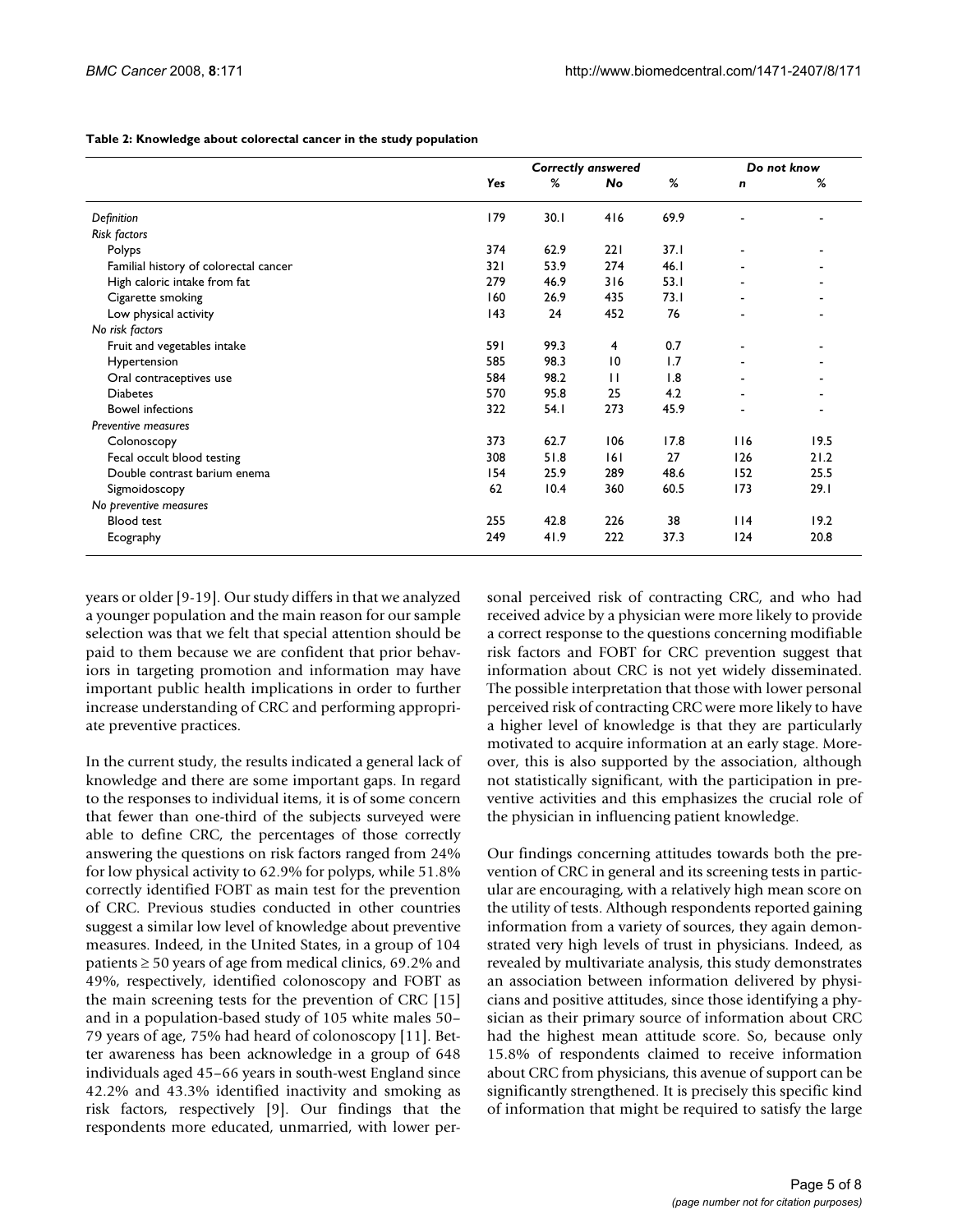| Table 3: Multivariate logistic (1, 2, 4) and linear (3) regression analyses indicating associations between several variables and the |  |  |
|---------------------------------------------------------------------------------------------------------------------------------------|--|--|
| different outcomes                                                                                                                    |  |  |

| Model I. Knowledge of the two main modifiable risk factors of colorectal cancer (low physical activity, high caloric intake from fat)<br>Log likelihood = -265.58, $\chi^2$ = 38.51 (5 df), $p < 0.0001$<br><b>Educational level</b><br>0.004<br>Higher<br>1.08<br>$1.03 - 1.15$<br>Performing physical activity<br>$1.0*$<br>No<br>Yes<br>1.79<br>$1.14 - 2.83$<br>0.012<br>Physical activity modified for fear of contracting colorectal cancer<br>No<br>$1.0*$<br>Yes<br>2.22<br>$1.1 - 4.49$<br>0.027<br>Personal perceived risk of contracting colorectal cancer<br>0.91<br>0.028<br>$0.83 - 0.99$<br>Lower<br>Dietary habits modified for fear of contracting colorectal cancer<br>$1.0*$<br>No<br>Yes<br>1.92<br>$1.07 - 3.46$<br>0.029<br>Model 2. Knowledge of fecal occult blood testing as main test for colorectal cancer prevention<br>Log likelihood = -379.53, $\chi^2$ = 65.05 (8 df), $p < 0.0001$<br>Advice received by physician of performing fecal occult blood testing<br>$1.0*$<br>No<br>Yes<br>3.43<br>$2.01 - 5.83$<br>< 0.001<br><b>Educational level</b><br>0.001<br>1.08<br>$1.03 - 1.13$<br>Higher<br>Marital status<br>$1.0*$<br>Single/separated/divorced/widowed<br>Married<br>0.47<br>$0.23 - 0.95$<br>0.035<br>Knowledge of risk factors of colorectal cancer<br>$1.0*$<br>No<br>Yes<br>1.87<br>$1.04 - 3.38$<br>0.037<br>Participation in preventive activities about colorectal cancer<br>$1.0*$<br>No<br>Yes<br>3.19<br>$0.83 - 12.27$<br>0.09<br>Physician as source of information about colorectal cancer<br>$1.0*$<br>No<br>$0.88 - 2.33$<br>0.15<br>Yes<br>1.43<br>Belief that colorectal cancer can be prevented<br>$1.0*$<br>No<br>0.26<br>Yes<br>1.22<br>$0.86 - 1.74$<br>Personal or familial history of precancerous lesions or colorectal cancer<br>$1.0*$<br>No<br>Yes<br>$0.8 - 2.31$<br>0.26<br>1.36 | Variable | <b>OR</b> | 95% CI | Þ |
|---------------------------------------------------------------------------------------------------------------------------------------------------------------------------------------------------------------------------------------------------------------------------------------------------------------------------------------------------------------------------------------------------------------------------------------------------------------------------------------------------------------------------------------------------------------------------------------------------------------------------------------------------------------------------------------------------------------------------------------------------------------------------------------------------------------------------------------------------------------------------------------------------------------------------------------------------------------------------------------------------------------------------------------------------------------------------------------------------------------------------------------------------------------------------------------------------------------------------------------------------------------------------------------------------------------------------------------------------------------------------------------------------------------------------------------------------------------------------------------------------------------------------------------------------------------------------------------------------------------------------------------------------------------------------------------------------------------------------------------------------------------------------------------------------------------------------------------------------------|----------|-----------|--------|---|
|                                                                                                                                                                                                                                                                                                                                                                                                                                                                                                                                                                                                                                                                                                                                                                                                                                                                                                                                                                                                                                                                                                                                                                                                                                                                                                                                                                                                                                                                                                                                                                                                                                                                                                                                                                                                                                                         |          |           |        |   |
|                                                                                                                                                                                                                                                                                                                                                                                                                                                                                                                                                                                                                                                                                                                                                                                                                                                                                                                                                                                                                                                                                                                                                                                                                                                                                                                                                                                                                                                                                                                                                                                                                                                                                                                                                                                                                                                         |          |           |        |   |
|                                                                                                                                                                                                                                                                                                                                                                                                                                                                                                                                                                                                                                                                                                                                                                                                                                                                                                                                                                                                                                                                                                                                                                                                                                                                                                                                                                                                                                                                                                                                                                                                                                                                                                                                                                                                                                                         |          |           |        |   |
|                                                                                                                                                                                                                                                                                                                                                                                                                                                                                                                                                                                                                                                                                                                                                                                                                                                                                                                                                                                                                                                                                                                                                                                                                                                                                                                                                                                                                                                                                                                                                                                                                                                                                                                                                                                                                                                         |          |           |        |   |
|                                                                                                                                                                                                                                                                                                                                                                                                                                                                                                                                                                                                                                                                                                                                                                                                                                                                                                                                                                                                                                                                                                                                                                                                                                                                                                                                                                                                                                                                                                                                                                                                                                                                                                                                                                                                                                                         |          |           |        |   |
|                                                                                                                                                                                                                                                                                                                                                                                                                                                                                                                                                                                                                                                                                                                                                                                                                                                                                                                                                                                                                                                                                                                                                                                                                                                                                                                                                                                                                                                                                                                                                                                                                                                                                                                                                                                                                                                         |          |           |        |   |
|                                                                                                                                                                                                                                                                                                                                                                                                                                                                                                                                                                                                                                                                                                                                                                                                                                                                                                                                                                                                                                                                                                                                                                                                                                                                                                                                                                                                                                                                                                                                                                                                                                                                                                                                                                                                                                                         |          |           |        |   |
|                                                                                                                                                                                                                                                                                                                                                                                                                                                                                                                                                                                                                                                                                                                                                                                                                                                                                                                                                                                                                                                                                                                                                                                                                                                                                                                                                                                                                                                                                                                                                                                                                                                                                                                                                                                                                                                         |          |           |        |   |
|                                                                                                                                                                                                                                                                                                                                                                                                                                                                                                                                                                                                                                                                                                                                                                                                                                                                                                                                                                                                                                                                                                                                                                                                                                                                                                                                                                                                                                                                                                                                                                                                                                                                                                                                                                                                                                                         |          |           |        |   |
|                                                                                                                                                                                                                                                                                                                                                                                                                                                                                                                                                                                                                                                                                                                                                                                                                                                                                                                                                                                                                                                                                                                                                                                                                                                                                                                                                                                                                                                                                                                                                                                                                                                                                                                                                                                                                                                         |          |           |        |   |
|                                                                                                                                                                                                                                                                                                                                                                                                                                                                                                                                                                                                                                                                                                                                                                                                                                                                                                                                                                                                                                                                                                                                                                                                                                                                                                                                                                                                                                                                                                                                                                                                                                                                                                                                                                                                                                                         |          |           |        |   |
|                                                                                                                                                                                                                                                                                                                                                                                                                                                                                                                                                                                                                                                                                                                                                                                                                                                                                                                                                                                                                                                                                                                                                                                                                                                                                                                                                                                                                                                                                                                                                                                                                                                                                                                                                                                                                                                         |          |           |        |   |
|                                                                                                                                                                                                                                                                                                                                                                                                                                                                                                                                                                                                                                                                                                                                                                                                                                                                                                                                                                                                                                                                                                                                                                                                                                                                                                                                                                                                                                                                                                                                                                                                                                                                                                                                                                                                                                                         |          |           |        |   |
|                                                                                                                                                                                                                                                                                                                                                                                                                                                                                                                                                                                                                                                                                                                                                                                                                                                                                                                                                                                                                                                                                                                                                                                                                                                                                                                                                                                                                                                                                                                                                                                                                                                                                                                                                                                                                                                         |          |           |        |   |
|                                                                                                                                                                                                                                                                                                                                                                                                                                                                                                                                                                                                                                                                                                                                                                                                                                                                                                                                                                                                                                                                                                                                                                                                                                                                                                                                                                                                                                                                                                                                                                                                                                                                                                                                                                                                                                                         |          |           |        |   |
|                                                                                                                                                                                                                                                                                                                                                                                                                                                                                                                                                                                                                                                                                                                                                                                                                                                                                                                                                                                                                                                                                                                                                                                                                                                                                                                                                                                                                                                                                                                                                                                                                                                                                                                                                                                                                                                         |          |           |        |   |
|                                                                                                                                                                                                                                                                                                                                                                                                                                                                                                                                                                                                                                                                                                                                                                                                                                                                                                                                                                                                                                                                                                                                                                                                                                                                                                                                                                                                                                                                                                                                                                                                                                                                                                                                                                                                                                                         |          |           |        |   |
|                                                                                                                                                                                                                                                                                                                                                                                                                                                                                                                                                                                                                                                                                                                                                                                                                                                                                                                                                                                                                                                                                                                                                                                                                                                                                                                                                                                                                                                                                                                                                                                                                                                                                                                                                                                                                                                         |          |           |        |   |
|                                                                                                                                                                                                                                                                                                                                                                                                                                                                                                                                                                                                                                                                                                                                                                                                                                                                                                                                                                                                                                                                                                                                                                                                                                                                                                                                                                                                                                                                                                                                                                                                                                                                                                                                                                                                                                                         |          |           |        |   |
|                                                                                                                                                                                                                                                                                                                                                                                                                                                                                                                                                                                                                                                                                                                                                                                                                                                                                                                                                                                                                                                                                                                                                                                                                                                                                                                                                                                                                                                                                                                                                                                                                                                                                                                                                                                                                                                         |          |           |        |   |
|                                                                                                                                                                                                                                                                                                                                                                                                                                                                                                                                                                                                                                                                                                                                                                                                                                                                                                                                                                                                                                                                                                                                                                                                                                                                                                                                                                                                                                                                                                                                                                                                                                                                                                                                                                                                                                                         |          |           |        |   |
|                                                                                                                                                                                                                                                                                                                                                                                                                                                                                                                                                                                                                                                                                                                                                                                                                                                                                                                                                                                                                                                                                                                                                                                                                                                                                                                                                                                                                                                                                                                                                                                                                                                                                                                                                                                                                                                         |          |           |        |   |
|                                                                                                                                                                                                                                                                                                                                                                                                                                                                                                                                                                                                                                                                                                                                                                                                                                                                                                                                                                                                                                                                                                                                                                                                                                                                                                                                                                                                                                                                                                                                                                                                                                                                                                                                                                                                                                                         |          |           |        |   |
|                                                                                                                                                                                                                                                                                                                                                                                                                                                                                                                                                                                                                                                                                                                                                                                                                                                                                                                                                                                                                                                                                                                                                                                                                                                                                                                                                                                                                                                                                                                                                                                                                                                                                                                                                                                                                                                         |          |           |        |   |
|                                                                                                                                                                                                                                                                                                                                                                                                                                                                                                                                                                                                                                                                                                                                                                                                                                                                                                                                                                                                                                                                                                                                                                                                                                                                                                                                                                                                                                                                                                                                                                                                                                                                                                                                                                                                                                                         |          |           |        |   |
|                                                                                                                                                                                                                                                                                                                                                                                                                                                                                                                                                                                                                                                                                                                                                                                                                                                                                                                                                                                                                                                                                                                                                                                                                                                                                                                                                                                                                                                                                                                                                                                                                                                                                                                                                                                                                                                         |          |           |        |   |
|                                                                                                                                                                                                                                                                                                                                                                                                                                                                                                                                                                                                                                                                                                                                                                                                                                                                                                                                                                                                                                                                                                                                                                                                                                                                                                                                                                                                                                                                                                                                                                                                                                                                                                                                                                                                                                                         |          |           |        |   |
|                                                                                                                                                                                                                                                                                                                                                                                                                                                                                                                                                                                                                                                                                                                                                                                                                                                                                                                                                                                                                                                                                                                                                                                                                                                                                                                                                                                                                                                                                                                                                                                                                                                                                                                                                                                                                                                         |          |           |        |   |
|                                                                                                                                                                                                                                                                                                                                                                                                                                                                                                                                                                                                                                                                                                                                                                                                                                                                                                                                                                                                                                                                                                                                                                                                                                                                                                                                                                                                                                                                                                                                                                                                                                                                                                                                                                                                                                                         |          |           |        |   |
|                                                                                                                                                                                                                                                                                                                                                                                                                                                                                                                                                                                                                                                                                                                                                                                                                                                                                                                                                                                                                                                                                                                                                                                                                                                                                                                                                                                                                                                                                                                                                                                                                                                                                                                                                                                                                                                         |          |           |        |   |
|                                                                                                                                                                                                                                                                                                                                                                                                                                                                                                                                                                                                                                                                                                                                                                                                                                                                                                                                                                                                                                                                                                                                                                                                                                                                                                                                                                                                                                                                                                                                                                                                                                                                                                                                                                                                                                                         |          |           |        |   |
|                                                                                                                                                                                                                                                                                                                                                                                                                                                                                                                                                                                                                                                                                                                                                                                                                                                                                                                                                                                                                                                                                                                                                                                                                                                                                                                                                                                                                                                                                                                                                                                                                                                                                                                                                                                                                                                         |          |           |        |   |
|                                                                                                                                                                                                                                                                                                                                                                                                                                                                                                                                                                                                                                                                                                                                                                                                                                                                                                                                                                                                                                                                                                                                                                                                                                                                                                                                                                                                                                                                                                                                                                                                                                                                                                                                                                                                                                                         |          |           |        |   |
|                                                                                                                                                                                                                                                                                                                                                                                                                                                                                                                                                                                                                                                                                                                                                                                                                                                                                                                                                                                                                                                                                                                                                                                                                                                                                                                                                                                                                                                                                                                                                                                                                                                                                                                                                                                                                                                         |          |           |        |   |
|                                                                                                                                                                                                                                                                                                                                                                                                                                                                                                                                                                                                                                                                                                                                                                                                                                                                                                                                                                                                                                                                                                                                                                                                                                                                                                                                                                                                                                                                                                                                                                                                                                                                                                                                                                                                                                                         |          |           |        |   |
|                                                                                                                                                                                                                                                                                                                                                                                                                                                                                                                                                                                                                                                                                                                                                                                                                                                                                                                                                                                                                                                                                                                                                                                                                                                                                                                                                                                                                                                                                                                                                                                                                                                                                                                                                                                                                                                         |          |           |        |   |
|                                                                                                                                                                                                                                                                                                                                                                                                                                                                                                                                                                                                                                                                                                                                                                                                                                                                                                                                                                                                                                                                                                                                                                                                                                                                                                                                                                                                                                                                                                                                                                                                                                                                                                                                                                                                                                                         |          |           |        |   |
|                                                                                                                                                                                                                                                                                                                                                                                                                                                                                                                                                                                                                                                                                                                                                                                                                                                                                                                                                                                                                                                                                                                                                                                                                                                                                                                                                                                                                                                                                                                                                                                                                                                                                                                                                                                                                                                         |          |           |        |   |

**Model 4**. Appropriate behavior in undergoing fecal occult blood testing if eligible or not undergoing fecal occult blood testing if not eligible Log likelihood = -238.38,  $\chi^2$  = 219.35 (6 df),  $p < 0.0001$ 

| Age                                                                                                        |        |               |         |
|------------------------------------------------------------------------------------------------------------|--------|---------------|---------|
| Younger                                                                                                    | 0.85   | $0.81 - 0.9$  | < 0.001 |
| Personal history of precancerous lesions and familial history of precancerous lesions or colorectal cancer |        |               |         |
| No.                                                                                                        | $1.0*$ |               |         |
| Yes                                                                                                        | 0.29   | $0.15 - 0.54$ | < 0.001 |
| Recommendation by a physician for undergone or not undergone fecal occult blood testing                    |        |               |         |
| No                                                                                                         | $1.0*$ |               |         |
| Yes                                                                                                        | 4.62   | $2.82 - 7.58$ | < 0.001 |
| <b>Educational level</b>                                                                                   |        |               |         |
| Higher                                                                                                     | 1.07   | $1.01 - 1.13$ | 0.034   |
| Gender                                                                                                     |        |               |         |
| Male                                                                                                       | $1.0*$ |               |         |
| Female                                                                                                     | 1.62   | $1.01 - 2.62$ | 0.049   |
| Number of other persons in the household                                                                   |        |               |         |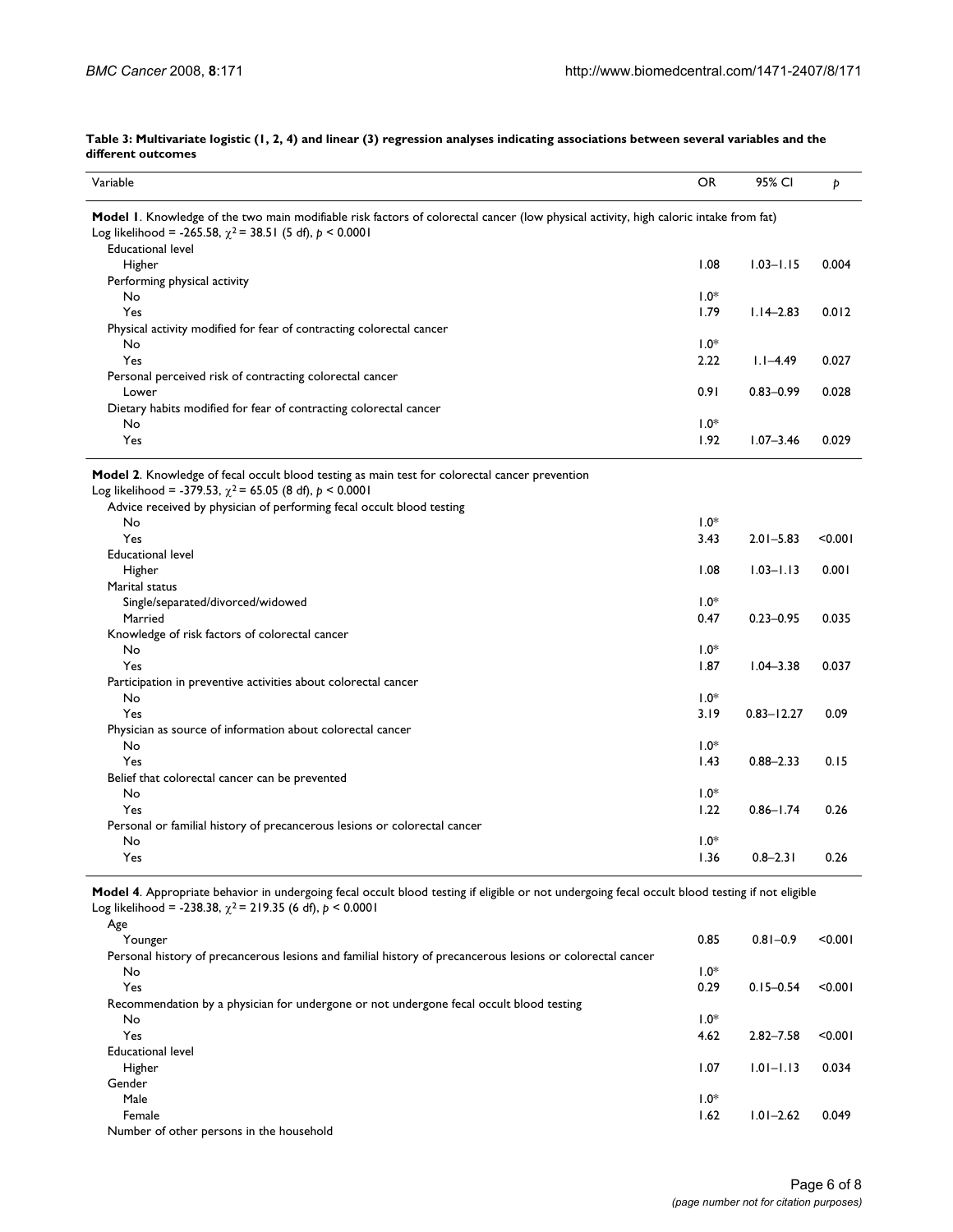| Higher                                                                                                    | I.I4    | $0.87 - 1.49$ | 0.34    |
|-----------------------------------------------------------------------------------------------------------|---------|---------------|---------|
| Variable                                                                                                  | Coeff.  | t             | Ð       |
| <b>Model 3.</b> Positive attitude towards the utility of screening tests for colorectal cancer prevention |         |               |         |
| $F(6,588) = 12.95$ , $p < 0.0001$ , $R^2 = 11.7\%$ , adjusted $R^2 = 10.8\%$                              |         |               |         |
| Personal perceived risk of contracting colorectal cancer                                                  | 0.11    | 3.65          | < 0.001 |
| Belief that colorectal cancer can be prevented                                                            | 1.13    | 6.87          | < 0.001 |
| <b>Educational level</b>                                                                                  | $-0.05$ | $-2.73$       | 0.007   |
| Physician as source of information about colorectal cancer                                                | 0.49    | 2.27          | 0.024   |
| Perception of personal health status                                                                      | 0.05    | 1.03          | 0.3     |
| Gender                                                                                                    | $-0.16$ | $-0.92$       | 0.36    |
| Constant                                                                                                  | 7.68    |               |         |

**Table 3: Multivariate logistic (1, 2, 4) and linear (3) regression analyses indicating associations between several variables and the different outcomes** *(Continued)*

\*Reference category

percentage (75%) who indicated that they would need more information about CRC.

In our responders, the vast majority reported appropriate behavior regarding the periodicity with which subjects ought to be screened. Indeed, 72.7% reported having appropriate behavior in undergoing FOBT if eligible or not undergoing FOBT if not eligible according to Italian guidelines. The most frequently cited reasons by the respondents for not having yet undergone FOBT were that these had not been recommended by a physician and that they felt healthy. This finding is consistent with a study conducted in Canada among a group of relatives of CRC patients [13]. Still, it is troubling that 19.5% of those who never undergone FOBT were eligible. As expected, recommendation by a physician for undergoing or not undergoing FOBT has a positive influence to improve appropriate behavior.

The results of the study should be interpreted in light of some potential limitations. First, this was a cross-sectional study and as such it does not permit the establishment of a casual relationship between the different variables and CRC. Second, the use of self-administered questionnaires to measure behavior and perceptions, like all similar surveys, may allow the possibility either that the responses may be incomplete or may not reflect the truth with people who may have responded differently. We are confident that such problems are minimal because the questionnaires had not missing data and the responses were self-reported in a confidential and anonymous setting. Third, the representativeness of our sample may be limited by the response rate at 51%, though not uncommon in such studies, and it is equally possible that a nonresponse bias of those who responded may have characteristics that made them different from those who did not respond. Although the low response rate does not affect the internal validity of the findings, it may decrease the generalizability of the results. However, respondents did not differ significantly from the population of the same area with respect to the principal socio-demographic characteristics, thus the findings may be generalized.

#### **Conclusion**

In summary, our data clearly indicate that linkages between health care and educational systems will be vital to improve levels of knowledge and understanding of CRC preventive measures and to improve screening adherence.

#### **Competing interests**

The authors declare that they have no competing interests.

#### **Authors' contributions**

AS participated in the design of the study, data collection, statistical analysis, and interpretation of the data. RA participated in the statistical analysis and interpretation of the data. GDG participated in the design of the study and data collection. PM participated in the design of the study and interpretation of the data. IFA, the principal investigator, designed the study, was responsible for the data collection, statistical analysis and interpretation of the data, and wrote the article. All Authors read and approved the final manuscript.

#### **Additional material**

#### **Additional File 1**

*QuestionnaireColon: Questionnaire used in the survey.* Click here for file [\[http://www.biomedcentral.com/content/supplementary/1471-](http://www.biomedcentral.com/content/supplementary/1471-2407-8-171-S1.doc) 2407-8-171-S1.doc]

#### Acknowledgements

Preliminary results were presented at the Research Meeting of the Second University of Naples, July 2–7, 2007, Naples, Italy.